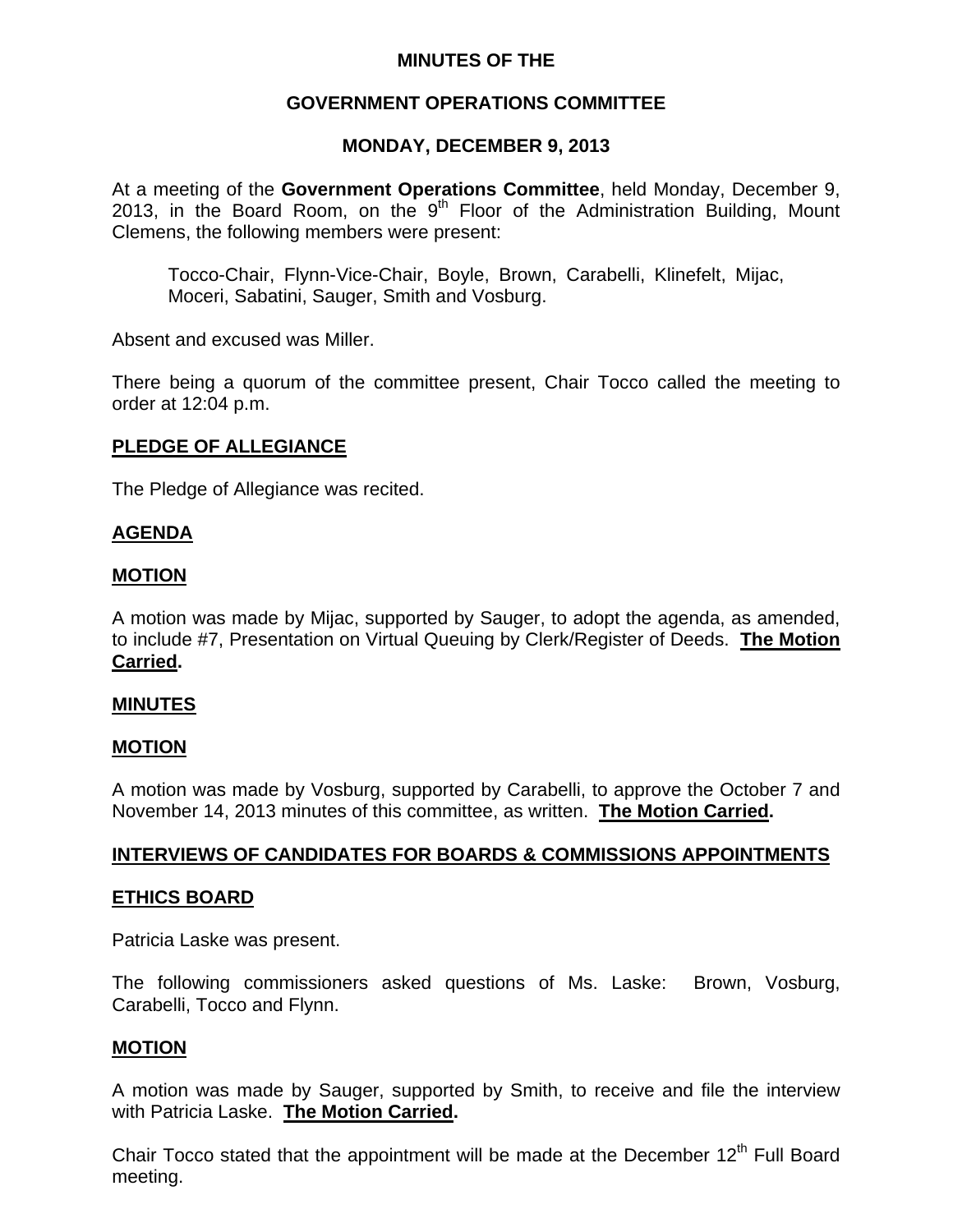# **HOSPITAL FINANCE AUTHORITY BOARD**

Board Chair Flynn explained that although the Hospital Finance Authority Board has not met during his time serving on it, it is necessary for it to be in existence to have the ability to bond hospital projects, should any come up.

# **MOTION**

A motion was made by Carabelli, supported by Smith, to receive and file the interview with Board Chair Flynn. **The Motion Carried.** 

Chair Tocco stated that the appointment will be made at the December  $12<sup>th</sup>$  Full Board meeting.

## **PRESENTATION ON VIRTUAL QUEUING BY CLERK/REGISTER OF DEEDS**

Carmella Sabaugh and Todd Schmitz provided an overview. Mr. Schmitz indicated that the necessary budget amendments for this project are anticipated to be on Thursday's Finance Committee agenda and funds are available in the budget.

The following commissioners spoke: Brown, Carabelli, Sabatini, Klinefelt and Vosburg.

#### **MOTION**

A motion was made by Carabelli, supported by Smith, to receive and file the presentation provided by Todd Schmitz on virtual queuing. **The Motion Carried.** 

#### **REPORT ON 2013 SOUTHEAST MICHIGAN REGIONAL SUMMIT**

Commissioner Vosburg reported that she and Commissioner Moceri had attended the Southeast Michigan Regional Summit, held at Washtenaw Community College and hosted by the Washtenaw County Board of Commissioners. Commissioner Moceri participated on a panel discussion at the event. The topic focused on green economic development and various methods to encourage it. Counties were requested to adopt a resolution to support establishment of a Green Economic Development Council for Southeast Michigan, which is the next agenda item.

# **ADOPT RESOLUTION TO SUPPORT ESTABLISHMENT OF A GREEN ECONOMIC DEVELOPMENT COUNCIL FOR SOUTHEAST MICHIGAN AND FOR MACOMB COUNTY TO BE REPRESENTED IN THIS COUNCIL**

Commissioner Moceri stated that the resolution will allow the metro Detroit region to move forward as a region and work towards the development of a plan to encourage green economic development.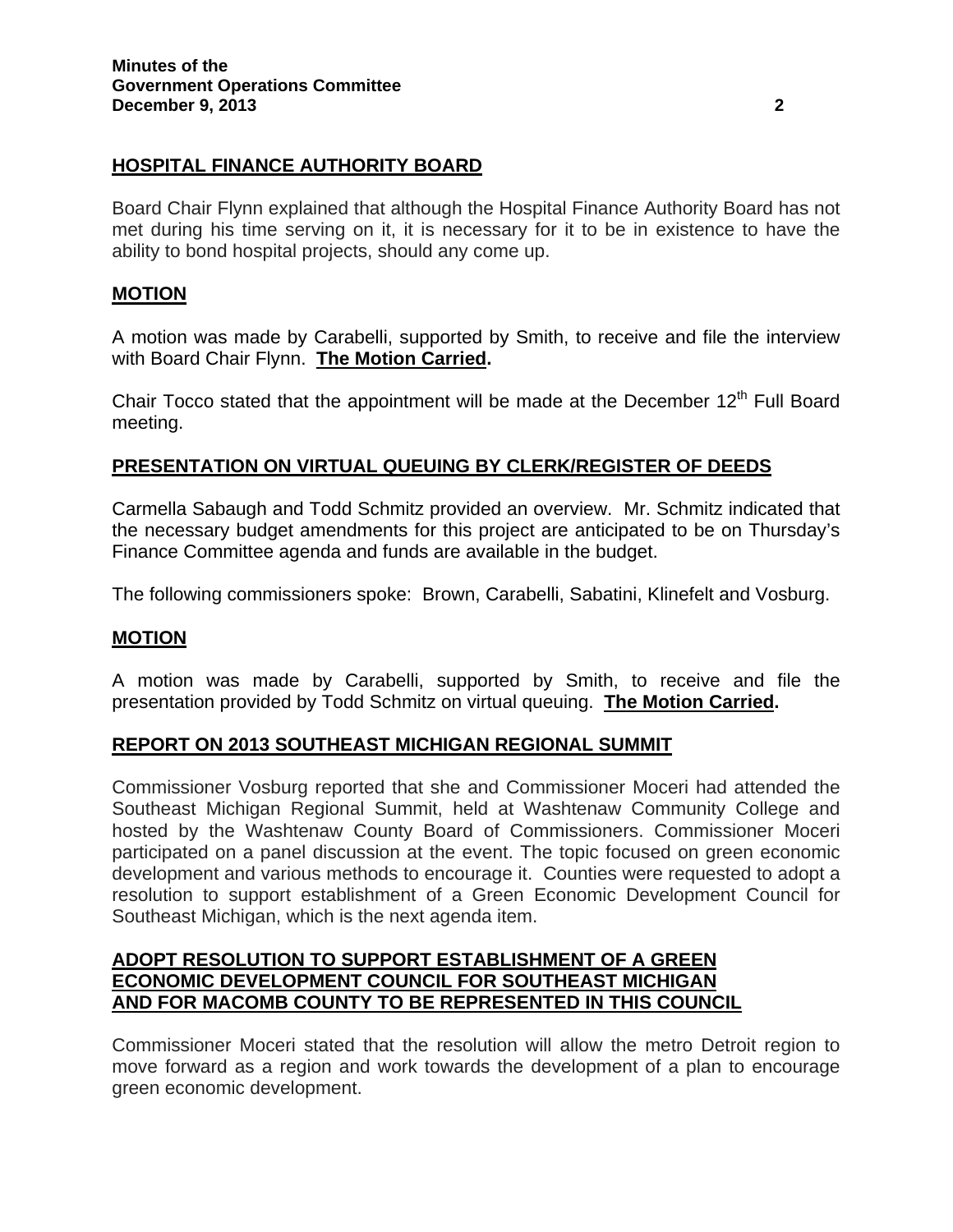# **MOTION**

A motion was made by Moceri, supported by Vosburg, to receive and file the report provided on the 2013 Southeast Michigan Regional Summit. **The Motion Carried.** 

## **ADOPT RESOLUTION TO SUPPORT ESTABLISHMENT OF A GREEN ECONOMIC DEVELOPMENT COUNCIL FOR SOUTHEAST MICHIGAN AND FOR MACOMB COUNTY TO BE REPRESENTED IN THIS COUNCIL (OFFERED BY MOCERI AND VOSBURG)**

The following commissioners spoke: Moceri and Carabelli.

## **COMMITTEE RECOMMENDATION – MOTION**

A motion was made by Mijac, supported by Moceri, to recommend that the Board of Commissioners adopt a resolution to support the establishment of a Green Economic Development Council for Southeast Michigan and for Macomb County to be represented in this Council. **THE MOTION CARRIED.** 

#### **CORPORATION COUNSEL MONTHLY REPORT**

John Schapka, Interim Corporation Counsel, reported on pending and new litigation cases.

The following commissioners spoke: Moceri, Brown, Vosburg, Klinefelt, Boyle, Smith and Tocco.

#### **MOTION**

A motion was made by Smith, supported by Brown, to receive and file the report provided by Mr. Schapka. **The Motion Carried.** 

#### **NEW BUSINESS**

Dave Flynn stated that the Communications Coordinator position for the Board Office was posted on December 2<sup>nd</sup>.

#### **PUBLIC PARTICIPATION**

Stanley Duk, Calka Drive, Sterling Heights